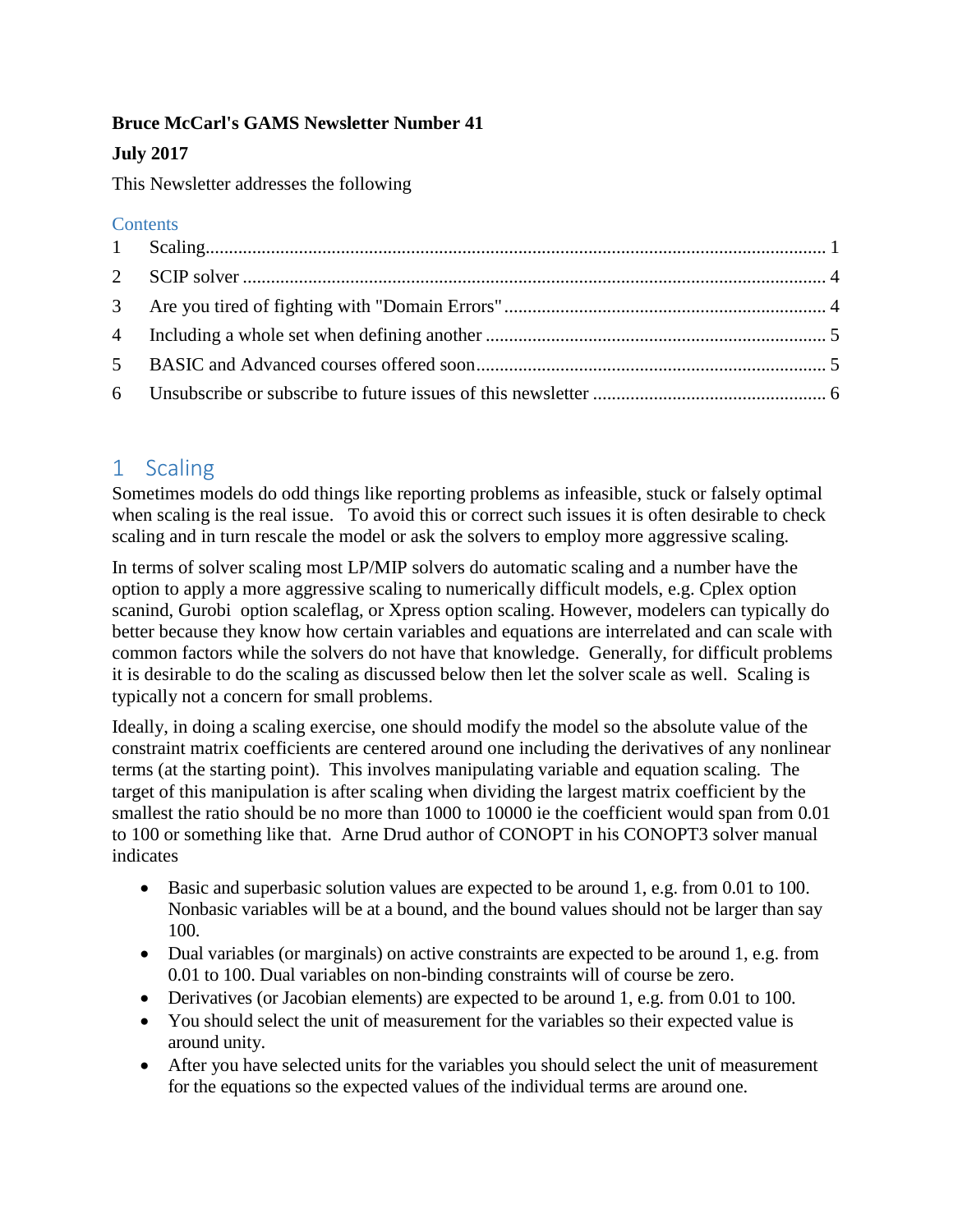One can do this external to GAMS or can employ scaling within GAMS. The basic concept is discussed in chapter 17 of McCarl and Spreen [here](http://agecon2.tamu.edu/people/faculty/mccarl-bruce/mccspr/new17.pdf) and involves altering all coefficients for a variable by the same amount and doing the same for all coefficients in an equation. Consider the following example

| Max                                     | $X_1 - 500X_2 - 400X_3 - 500X_4$  |
|-----------------------------------------|-----------------------------------|
| s.t.                                    | $X_1 - 10000X_2 - 8000X_3 \leq 0$ |
| $5X_2 + 4X_3 - 50X_4 \leq 0$            |                                   |
| $1500X_2 + 2000X_3 \leq 1200$           |                                   |
| $50X_2 + 45X_3 \leq 60$                 |                                   |
| $X_1 - X_2 - X_3 \leq X_3 - X_4 \leq 0$ |                                   |

which can be scaled to become

|            |  | Max $20X_1 - X_2 - X_3$ | $-0.1X_4$ |            |
|------------|--|-------------------------|-----------|------------|
| s.t. $X_1$ |  | $-X_2$ $-X_3$           |           | $\leq 0$   |
|            |  | $X_2 + X_3$             | $- X_4$   | $\leq 0$   |
|            |  | $X_2$ + 1.667 $X_3$     |           | $\leq$ 0.8 |
|            |  | $X_2$ + 1.125 $X_3$     |           | $\leq$ 1.2 |
| $X_1$      |  | $X_2, \qquad X_3,$      | $X_4$     | $\geq 0$   |
|            |  |                         |           |            |

This would be done by

- Dividing the coefficients in the first constraint by 1000.
- Dividing the coefficients in the second constraint by 5
- Dividing the coefficients in the third constraint by 1500,
- Dividing the coefficients in the fourth constraint by 50.
- Dividing the coefficients in the objective coefficient by 50.
- Multiplying the coefficients for  $X_1$  by 1000
- Leaving the coefficients for  $X_2$  alone
- Multiplying the coefficients for  $X_3$  by 1.25
- Multiplying the coefficients for  $X_4$  by  $1/10$

Both the original model and the manually scaled one are in the example [scale2.gms.](https://www.gams.com/fileadmin/community/mccarlarchive/scale2.gms)

In turn after solution of this scaled model, one can recover the scaled solution by appropriately multiplying and dividing by the scaling factors as explained in McCarl and Spreen. Specifically one would recover the solution to the original model by multiplying the scaled model solution values for variables by the variable scaling factor (so  $X_1$  would be the scaled solution level for  $X_1$  times 1000). Similarly the variable marginals would be multiplied by the objective function scaling factor in turn divided by the variable scaling factor (so for  $X_1$  the marginal would be the scaled marginal times 50/10000). At the same time, the equation slacks or levels would be multiplied by the row scaling factor (for the first equation multiplied by 1000) and the equation marginals times the objective function scaler divided by the constraint scaler (for equation 1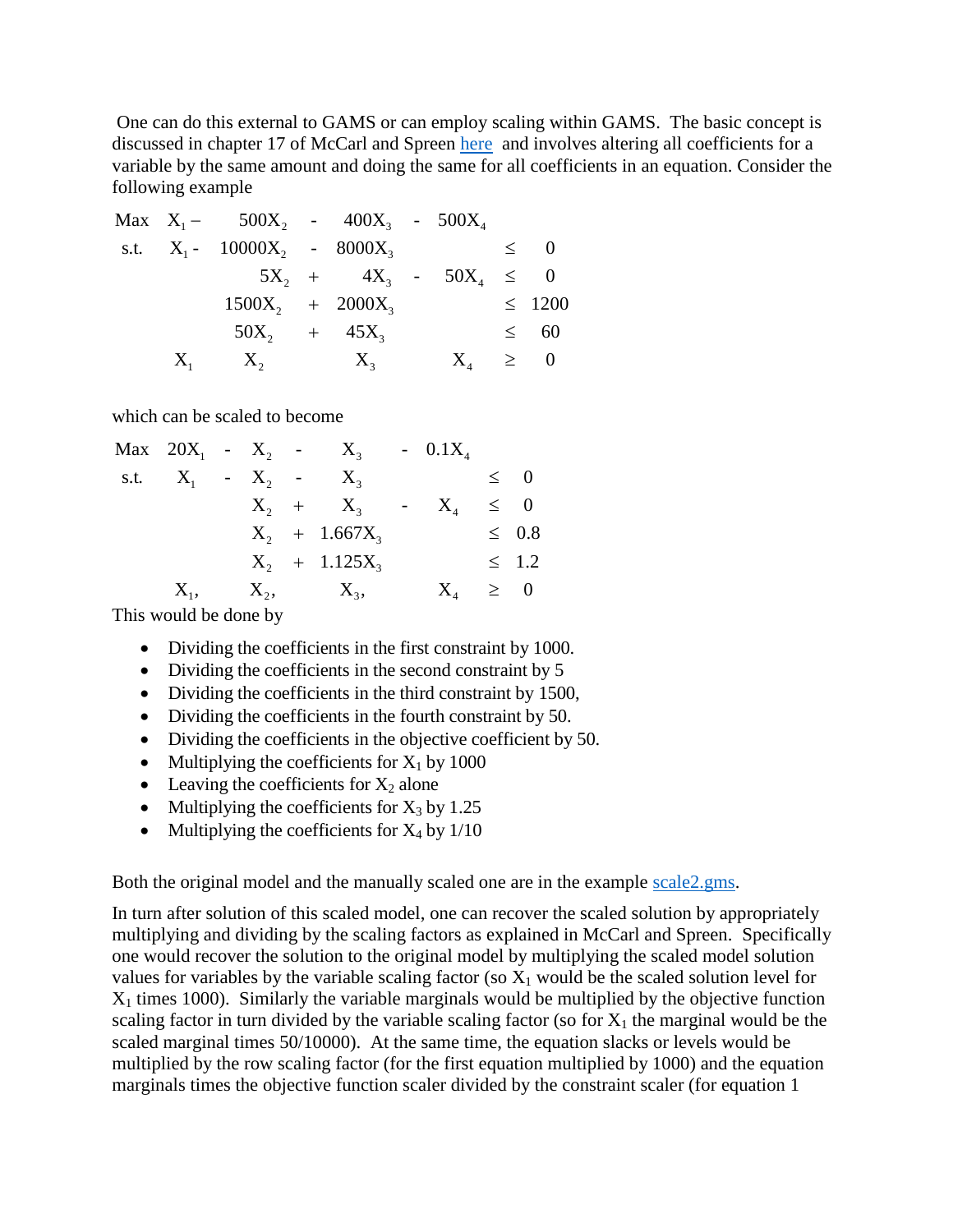multiply by 50/1000). Finally, the objective function value would be multiplied by the objective function scalar.

Two questions arise from this. First, do you really need to do the manual scaling and descaling? Second, how do I form the scaling factors?

On the first question, you are in luck. GAMS has an easy way of specifying the scaling factors and automatically descales the solution so no manual procedures are required. This is covered in the McCarl Expanded User Guide in the scaling section. For the example above the example [scale2.gms](https://www.gams.com/fileadmin/community/mccarlarchive/scale2.gms) contains an implementation of the GAMS scaling procedure and the relevant part is.

```
PARAMETER SCALEPROC(PROCESS) VARIABLE SCALING
         / x1 10000, x2 1, x3 1.25, x4 0.1/PARAMETER SCALERESOR(RESOURCE) EQUATION SCALING
  \binom{c1\ 10000}{c2\ 5}, c3 1500, c4 50/;
scalar rhsscale /1/
scalar objscale /500/;
PRODUCTION.scale(PROCESS)=SCALEPROC(PROCESS);
objt.scale=objscale;
AVAILABLE.scale(RESOURCE)=SCALERESOR(RESOURCE);
RESALLOC.scaleopt=1;
```
Where the code specifies the scaling factors, copies them into the GAMS scaling mechanism in turn specifies a model attribute that tells GAMS to solve the scaled model.

On the second question, one can get support on identifying coefficient magnitudes via the following approaches:

- One can following Drud's CONOPT3 document, use LIMROW, LIMCOL and search for large or small magnitude numbers within columns and rows then devise scaling factors.
- One can use GAMSCHK (see the solver manual on this [here\)](https://www.gams.com/latest/docs/solvers/gamschk/index.html) with first the BLOCKLIST or BLOCKPIC commands to find blocks of variables or equations with large or small numbers or consistent departures from values of one and then later MATCHIT to find individual cases. These GAMSCHK procedures give largest and smallest magnitudes of coefficients in equations and variables so you don't have to search. This can also be supported by use of DISPLAYCR.
- Additionally GAMS personnel mentioned use of the CONVERT solver with the option 'jacobian'. This gives a gdx file with that contains the matrix coefficients which for nonlinear terms the gradients of the nonlinear terms (evaluated at the starting point- as limrow/col and GAMSCHK does). Then one can export that file to Excel and manipulate. Note when doing this Convert replaces all the internal variable and equation names. Subsequently the variables are named  $x1, x2, x3, \dots$  and the equations e1,e2,e3, $\dots$ > To get back to the original names one needs to manually back translate using the CONVERT generated dictionary file. I have no experience with this but it just does not seem practical in large models as the GDX and Excel might be unwieldy and the back translation awkward.
- GAMS personnel also told me about a new option in Cplex 12.7 has a new option (datacheck=2) that "looks and reports" suspicious item in a model. In turn the log file (not the LST file) contains information about large and small coefficients, rhs values and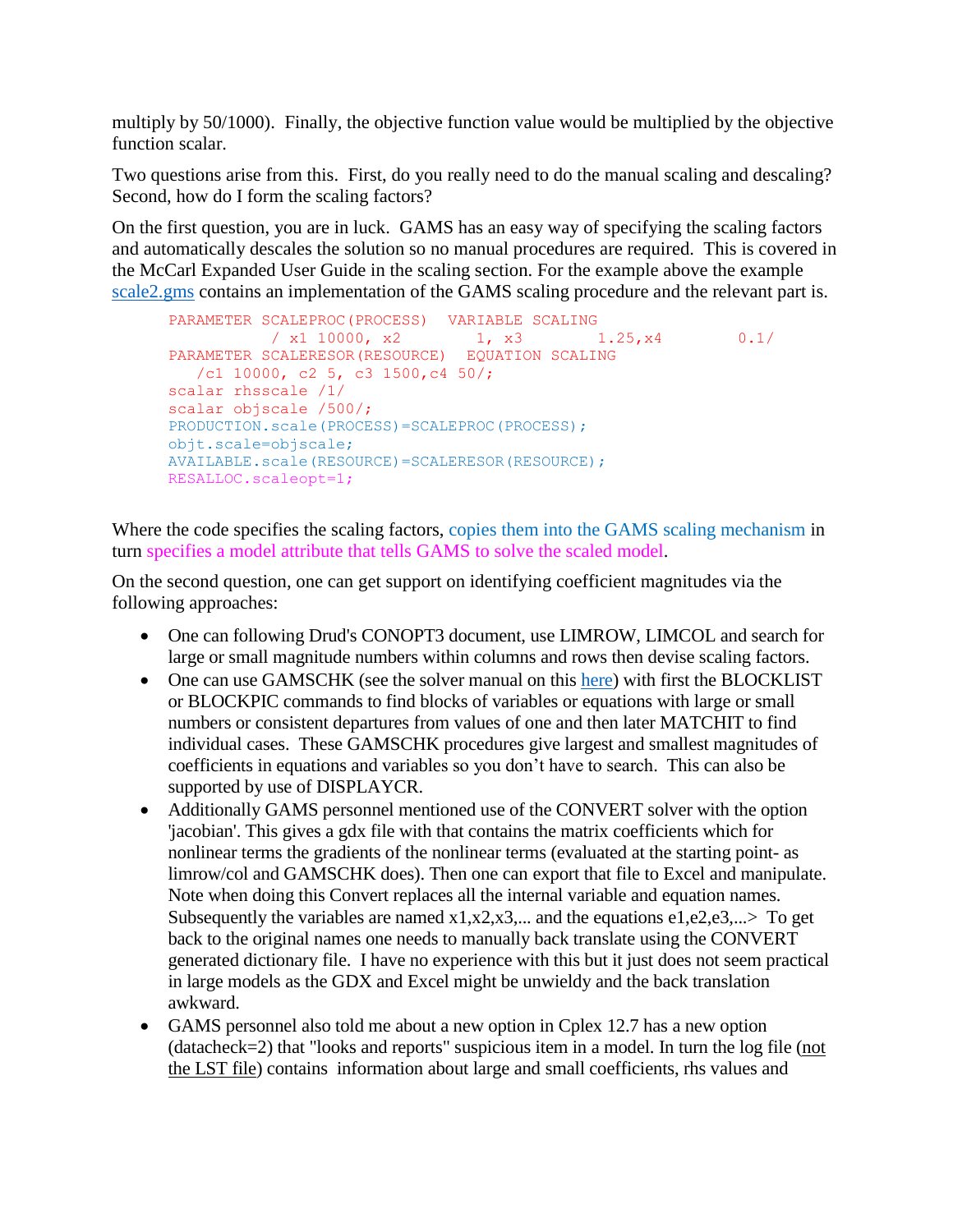#### anything else Cplex thinks can cause numerical instability. I tried this on what I considered an intermediate sized model and got messages like

| CPLEX Warning 1043: Detected righthand side <= CPX FEAS TOL at constraint 'AGTILLSTART(US.TxTranspec.Cropland.Zero)'.                                                                                            |
|------------------------------------------------------------------------------------------------------------------------------------------------------------------------------------------------------------------|
| CPLEX Warning 1045: Detected nonzero <= CPX CANCEL TOL at constraint 'WELFAR', variable 'AGDEMANDS(2015.US.dom demand.GrpfrtFrsh White Fla.2)'.                                                                  |
| CPLEX Warning 1045: Detected nonzero <= CPX CANCEL TOL at constraint 'WELFAR', variable 'AGDEMANDS(2015.US.dom demand.GrpfrtFrsh White Fla.18)'.                                                                 |
| CPLEX Warning 1045: Detected nonzero <= CPX_CANCEL_TOL at constraint 'WELFAR', variable 'AGDEMANDS(2015.US.dom_demand.GrpfrtFrsh_White_Fla.26)'.                                                                 |
| CPLEX Warning 1045: Detected nonzero <= CPX CANCEL TOL at constraint 'WELFAR', variable 'AGDEMANDS(2015.US.dom demand.GrpfrtFrsh White Fla.41)'.                                                                 |
| CPLEX Warning 1045: Detected nonzero <= CPX CANCEL TOL at constraint 'WELFAR', variable 'AGDEMANDS(2015.US.dom demand.GrpfrtFrsh White Fla.45)'.                                                                 |
| CPLEX Warning 1045: Detected nonzero <= CPX_CANCEL_TOL at constraint 'WELFAR', variable 'AGDEMANDS(2015.US.dom_demand.GrpfrtFrsh_White_Fla.49)'.                                                                 |
| CPLEX Warning 1045: Detected nonzero <= CPX CANCEL TOL at constraint 'WELFAR', variable 'AGDEMANDS(2015.US.dom demand.GrpfrtFrsh White Fla.60)'.                                                                 |
| CPLEX Warning 1045: Detected nonzero <= CPX CANCEL TOL at constraint 'WELFAR', variable 'AGDEMANDS(2015.US.dom demand.GrpfrtFrsh White Fla.71)'.                                                                 |
| CPLEX Warning 1045: Detected nonzero <= CPX CANCEL TOL at constraint 'WELFAR', variable 'AGDEMANDS(2015.US.dom demand.GrpfrtFrsh Red Tex.2)'.                                                                    |
| CPLEX Warning 1045: Detected nonzero <= CPX CANCEL TOL at constraint 'WELFAR', variable 'AGDEMANDS(2015.US.dom demand.GrpfrtFrsh Red Tex.18)'.                                                                   |
| CPLEX Warning 1045: Too many warnings of this type have been detected. All further warnings of this type will be ignored.                                                                                        |
| CPLEX Warning 1047: Decimal part of coefficients in constraint 'WELFAR' are fractions and can be scaled with 17/1.                                                                                               |
| CPLEX Warning 1047: Decimal part of coefficients in constraint 'AGPRODBAL(2015.US.CB.RefSugar.base)' are fractions and can be scaled with 47/1.                                                                  |
| CPLEX Warning 1047: Decimal part of coefficients in constraint 'AGPRODBAL(2015.US.CB.CornforDairyCattle.base)' are fractions and can be scaled with 70/1.                                                        |
| CPLEX Warning 1047: Decimal part of coefficients in constraint 'AGPRODBAL(2015.US.GP.Oats.base)' are fractions and can be scaled with 71/1.                                                                      |
| CPLEX Warning 1047: Decimal part of coefficients in constraint 'AGPRODBAL(2015.US.GP.Canola.base)' are fractions and can be scaled with 11/1.                                                                    |
| CPLEX Warning 1047: Decimal part of coefficients in constraint 'AGPRODBAL(2015.US.GP.RefSugar.base)' are fractions and can be scaled with 47/1.                                                                  |
| CPLEX Warning 1047: Decimal part of coefficients in constraint 'AGPRODBAL(2015.US.GP.CornforDairyCattle.base)' are fractions and can be scaled with 70/1.                                                        |
| CPLEX Warning 1047: Decimal part of coefficients in constraint 'AGPRODBAL(2015.US.LS.Oats.base)' are fractions and can be scaled with 71/1.                                                                      |
| CPLEX Warning 1047: Decimal part of coefficients in constraint 'AGPRODBAL(2015.US.LS.RefSugar.base)' are fractions and can be scaled with 47/1.                                                                  |
| CPLEX Warning 1047: Decimal part of coefficients in constraint 'AGPRODBAL(2015.US.LS.CornforDairyCattle.base)' are fractions and can be scaled with 70/1.                                                        |
| CPLEX Warning 1047: Too many warnings of this type have been detected. All further warnings of this type will be ignored.                                                                                        |
| CPLEX Warning 1048: Detected constraint with wide range of coefficients. In constraint 'WELFAR' the ratio of largest and smallest (in absolute value) coefficients is 4.48036e+020.                              |
| CPLEX Warning 1048: Detected constraint with wide range of coefficients. In constraint 'AGPRODBAL(2015.US.CB.Hay.base)' the ratio of largest and smallest (in absolute value) coefficients is 100000.            |
| CPLEX Warning 1048: Detected constraint with wide range of coefficients. In constraint 'AGPRODBAL(2015.US.CB.CottonseedMeal.base)' the ratio of largest and smallest (in absolute value) coefficients is 100000. |
| CPLEX Warning 1048: Detected constraint with wide range of coefficients. In constraint 'AGPRODBAL(2015.US.CB.CottonseedOil.base)' the ratio of largest and smallest (in absolute value) coefficients is 776300.  |
| CPLEX Warning 1048: Detected constraint with wide range of coefficients. In constraint 'AGPRODBAL(2015.US.GP.Hay.base)' the ratio of largest and smallest (in absolute value) coefficients is 100000.            |
| CPLEX Warning 1048: Detected constraint with wide range of coefficients. In constraint 'AGPRODBAL(2015.US.GP.CottonseedMeal.base)' the ratio of largest and smallest (in absolute value) coefficients is 100000. |
| CPLEX Warning 1048: Detected constraint with wide range of coefficients. In constraint 'AGPRODBAL(2015.US.GP.CottonseedOil.base)' the ratio of largest and smallest (in absolute value) coefficients is 776300.  |
| CPLEX Warning 1048: Detected constraint with wide range of coefficients. In constraint 'AGPRODBAL(2015.US.LS.Silage.base)' the ratio of largest and smallest (in absolute value) coefficients is 101350.         |
| CPLEX Warning 1048: Detected constraint with wide range of coefficients. In constraint 'AGPRODBAL(2015.US.LS.CottonseedOil.base)' the ratio of largest and smallest (in absolute value) coefficients is 776300.  |
| CPLEX Warning 1048: Detected constraint with wide range of coefficients. In constraint 'AGPRODBAL(2015.US.NE.CottonseedOil.base)' the ratio of largest and smallest (in absolute value) coefficients is 776300.  |
| CDI PV What is 1040. The continuation of the time hand have detected All Catherine and the continuation of the trained                                                                                           |

CPLEX Warning 1048: Too many warnings of this type have been detected. All further warnings of this type will be ignored.

Across these, not surprisingly since I wrote it, I prefer the GAMSCHK where BLOCKLIST and MATCHIT tell you where the big and small numbers are and then I use targeted displays (through DISPLAYCR) to look at things. The CPLEX information backed by GAMSCHK DISPLAYCR also looks god but is not available for other solver.

Note when using the GAMS internal scaling feature the all of the above mentioned procedures report out the coefficients after the GAMS internal scaling has been applied.

The above GAMSCHK features are implemented at the bottom of the scale 2.gms example and LIMROW is set large enough in there to display the model.

## <span id="page-3-0"></span>2 SCIP solver

In recent releases GAMS has modified the default LP solver that will be used with SCIP. Originally, it was CPLEX then for a while then it was changed to the free solver SOPLEX. Now it uses CPLEX if a license is present and SOPLEX otherwise.

Also while SCIP is free to those doing research or education others need a commercial license. that GAMS now has available.

# <span id="page-3-1"></span>3 Are you tired of fighting with "Domain Errors"

Sometimes modelers wish to draw elements form one set that are in another but the two sets are independent in GAMS and thus one cannot simply index both sets (yes sameas can be used but here we discuss another way of doing this).

GAMS contains the \$onuni commands that stops GAMS from doing domain checking and \$offuni that restarts it. Sometimes this may be useful. However note that maintaining domain checking helps avoid serious errors and should generally occur. In particular, suppose we read data that pertains to two independent but existing sets. In that case one could go back and define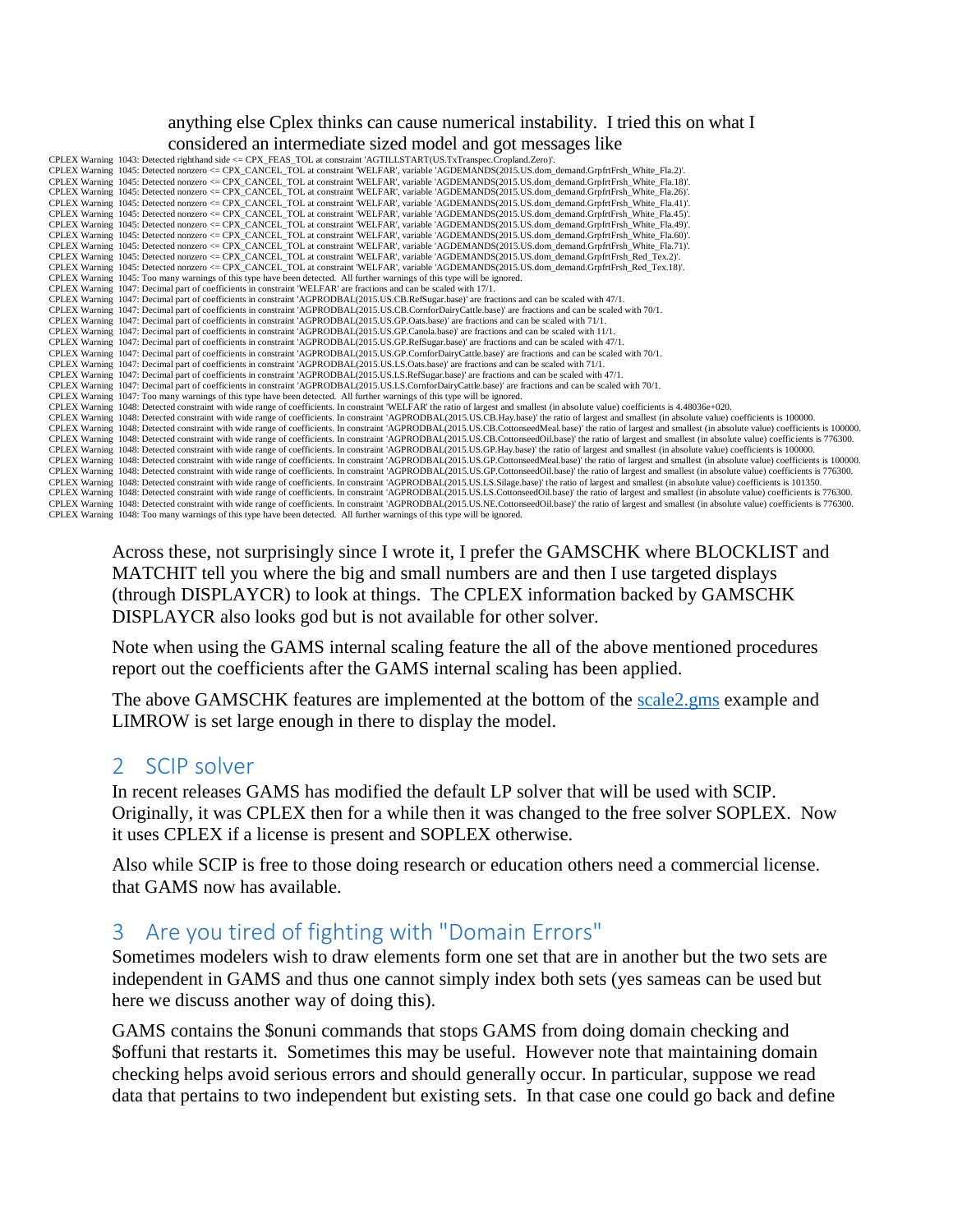either a superset or make the sets in question subsets of the universal set but the latter may require one to restart the whole process and a quicker and dirtier solution offered by the \$onuni \$offuni syntax may be desirable. Consider the example below

```
set fruit / apple, pear /
    veggie / carrot, pea /
    produce / #fruit, #veggie /;
parameter produceCalories(produce) per 100g
                 / apple 52, pear 57, carrot 41, pea 81 /
            fruitcal(fruit) calories per 100g of fruit
             vegcal(veggie) calories per 100g;
$onuni
    fruitcal(fruit) = produceCalories(fruit); vegcal(veggie) = produceCalories(veggie);
$offuni
display fruitcal, vegcal;
```
Note in this case we are trying to pull the data on fruit calories from the producecalories parameter and ditto for the vegetable calories items. However, while the set produce is the union of the entries for fruit and vegetables that the fruit and veggie sets are **not subsets**. Thus the commands

```
fruitcal(fruit) = produceCalories(fruit);
vegcal(veggie) = produceCalories(veggie);
```
would give domain errors. But adding **\$onuni** before these commands suspends domain checking allowing the commands to work. Subsequent use of \$offuni reinstates the domain checking. It is recommended that you only do this in special cases and for a few statements as possible so insert the \$offuni as soon as possible.

## <span id="page-4-0"></span>4 Including a whole set when defining another

The commands appearing above

```
set fruit / apple, pear /
    veggie / carrot, pea /
    produce / #fruit, #veggie /;
```
contain a syntax worth mentioning. In particular in the third command the entries  $#$ fruit, #veggie cause the entire contents of the sets fruit and veggie to be defined within the produce set.

## <span id="page-4-1"></span>5 BASIC and Advanced courses offered soon

I will be teaching

- Basic to Advanced GAMS class Aug 7, 2017- Aug 11, 2017 (5 days) in the Colorado mountains at Frisco (near Breckenridge). The course spans from Basic topics to an Advanced GAMS class. Details are found at [http://www.gams.com/courses/mccarl\\_combined.pdf](http://www.gams.com/courses/mccarl_combined.pdf)
- Basic GAMS class Aug 7, 2017- Aug 9, 2017 (3 days) in the Colorado mountains at Frisco (near Breckenridge). The course starts assuming no GAMS background. Details are given at [http://www.gams.com/courses/mccarl\\_basic.pdf.](http://www.gams.com/courses/mccarl_basic.pdf)